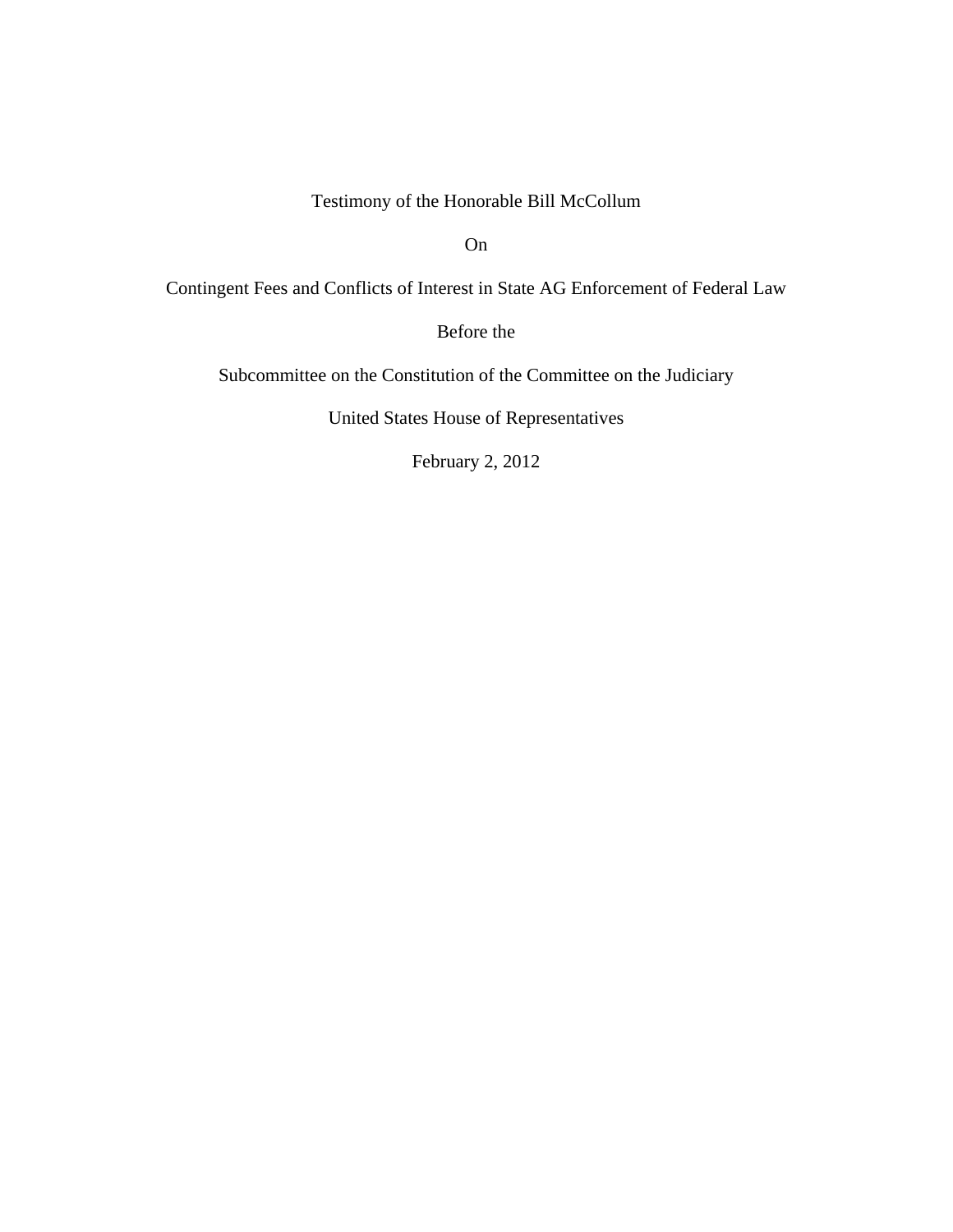#### Testimony of the Honorable Bill McCollum

On Behalf of the U.S. Chamber of Commerce and the U.S. Chamber Institute for Legal Reform

Before the Subcommittee on the Constitution of the Committee on the Judiciary

United States House of Representatives

February 2, 2012

### **Introduction**

Chairman Franks, Ranking Member Nadler and Members of the Subcommittee, on behalf of the United States Chamber of Commerce and the U.S. Chamber Institute for Legal Reform, thank you for allowing me the privilege to appear this afternoon to testify on what I believe are some very important issues facing our legal system. The views expressed in this testimony are my own.

The U.S. Chamber Institute for Legal Reform (ILR) is an affiliate of the U.S. Chamber of Commerce dedicated to making our nation's legal system simpler, fairer and faster for everyone. Founded by the Chamber in 1998 to address the country's litigation explosion, ILR is the only national legal reform advocate to approach reform comprehensively, by working to improve not only the law, but also the legal climate. The U.S. Chamber of Commerce is the world's largest business federation, representing the interests of more than three million businesses and organizations of every size, sector and region.

In recent years several federal laws have given enforcement authority to state attorneys general. The most recent are enforcement provisions pertaining to the Consumer Financial Protection Bureau in the Dodd-Frank law. As a former Attorney General of Florida and a former member of Congress, I believe I have the experience and perspective to speak authoritatively on the subject of state attorneys general enforcing federal law and their use of contingency fee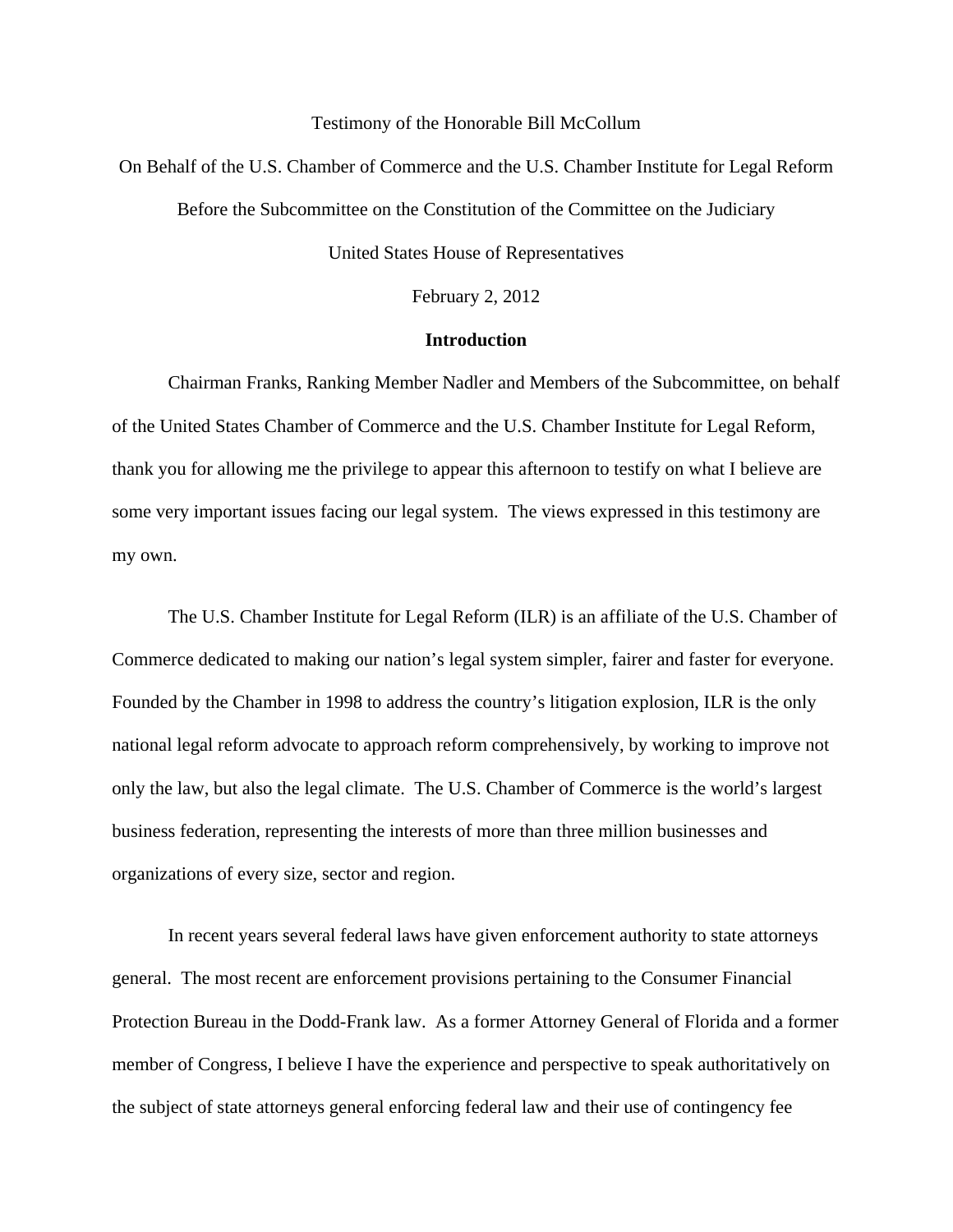plaintiff counsel. I am concerned that the expansion of state authority to enforce federal law has the potential to create much greater and unnecessary burdens for businesses and the public. This is especially the case if state attorneys general contract with private attorneys on a contingency fee basis to bring enforcement actions under this authority.

I am also very concerned that, when state attorneys general elect to retain contingent fee plaintiff counsel to pursue litigation on behalf of the state, there is a substantial risk of, and opportunity for, "pay-to-play" schemes and other types of abuse in which political contributions from plaintiff firms are traded for contingent fee contracts. At the very least, use of such counsel without proper safeguards can give the appearance of impropriety and undermine public confidence in our legal system. State attorneys general should only enter into private attorney contingency fee contracts when their own office does not have the expertise or ability to handle a matter and the AG cannot locate an appropriate outside counsel to handle the matter on an hourly fee/non-contingency basis. Then only with complete transparency, a competitive bid process and caps on attorney fees, should contingency fee counsel be retained.

 There are three very important issues that I believe the Subcommittee should consider: (1) how to create a balanced legal system – one that protects the public without creating incentives for unnecessary litigation that imposes enormous and unnecessary costs on businesses which must be, and are, passed on to consumers; (2) the risks and burdens for business and the public from the continuing expansion of the legislative authority for state attorneys general ("State AGs") to enforce federal laws concurrently with federal law enforcers; and (3) the need for increased transparency, fee caps, and other safeguards on those occasions where State AGs deem it necessary to utilize private sector contingent fee attorneys to pursue litigation on behalf of a state. Hopefully, such occasions will be rare.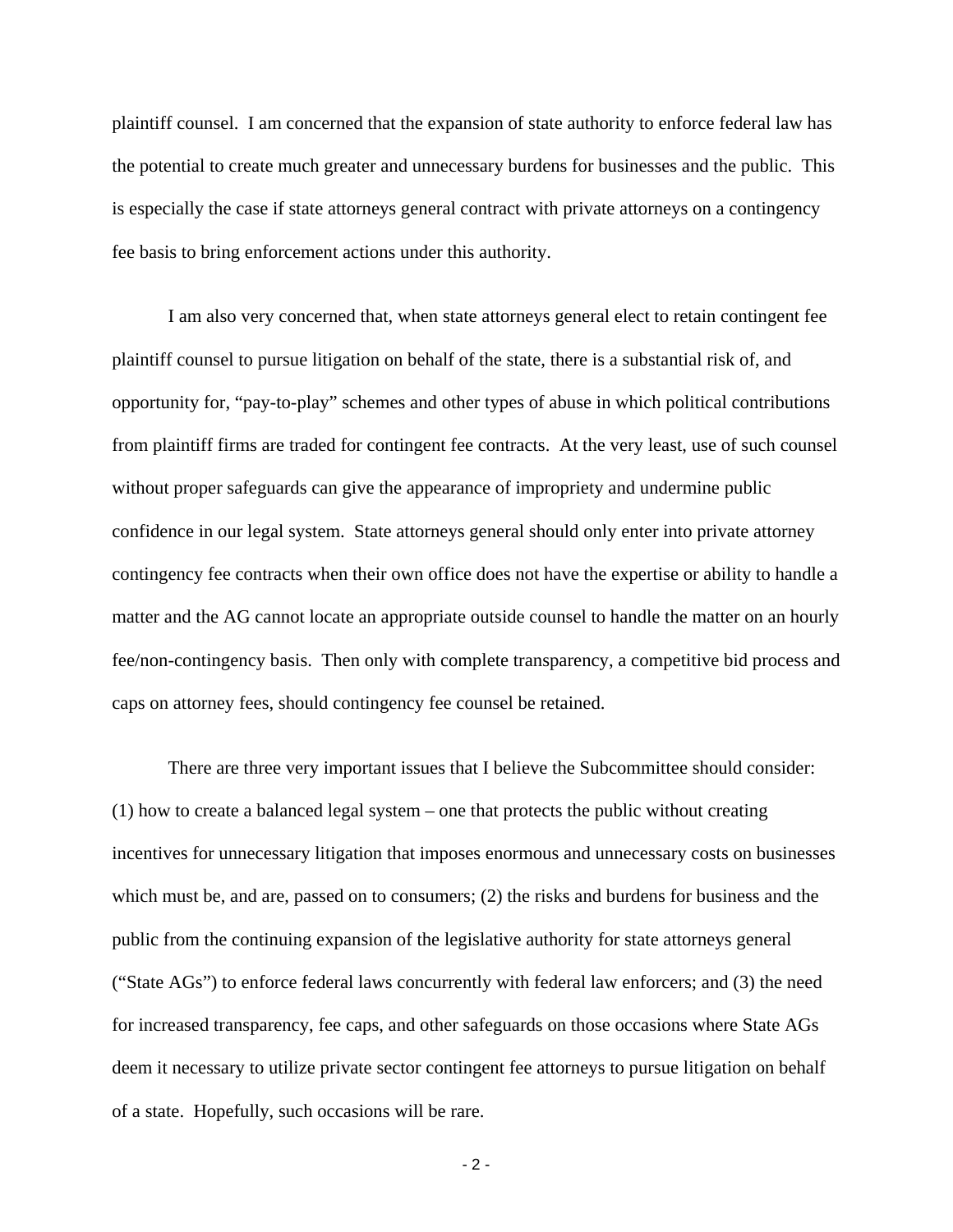In addition to their underlying state enforcement powers, State AGs are increasingly receiving the authority to enforce federal laws which can be duplicative and unnecessary. All of you understand the importance to business of being able to know the rules of the road, the standards under which businesses are required to operate. Unfortunately, a state attorney general, empowered by federal law, but who operates completely independent of any federal checks and balances, can add significant uncertainty and costs to a business community that needs predictability and reliability. This problem is exacerbated when an AG retains private plaintiff's counsel to enforce federal law on a contingency fee basis.

I wrote and promoted the Transparency in Private Attorney Contracts (TiPAC) legislation, which was enacted in Florida. I strongly support this law that requires Florida's Attorney General to conduct open bidding for contingency fee contracts and provides for caps on potential attorneys' fees. I believe that our nation would be well-served if such a standard was adopted nationally through the action of all state legislatures and through federal law requiring state attorneys general to follow TiPAC guidelines whenever they choose to use contingency fee outside counsel to enforce federal laws.

### **State AG Enforcement Authority**

As the former Attorney General of Florida, I know firsthand the vital role that State AGs play as both the chief law enforcement officer and the chief lawyer for their respective states. I have tremendous respect for the work my former colleagues do to keep our communities safe and secure. The scope of the issues over which the State AGs have jurisdiction has increased substantially in recent years. In addition to the traditional areas of consumer protection and criminal law enforcement, attorneys general are now considering such subjects as reviewing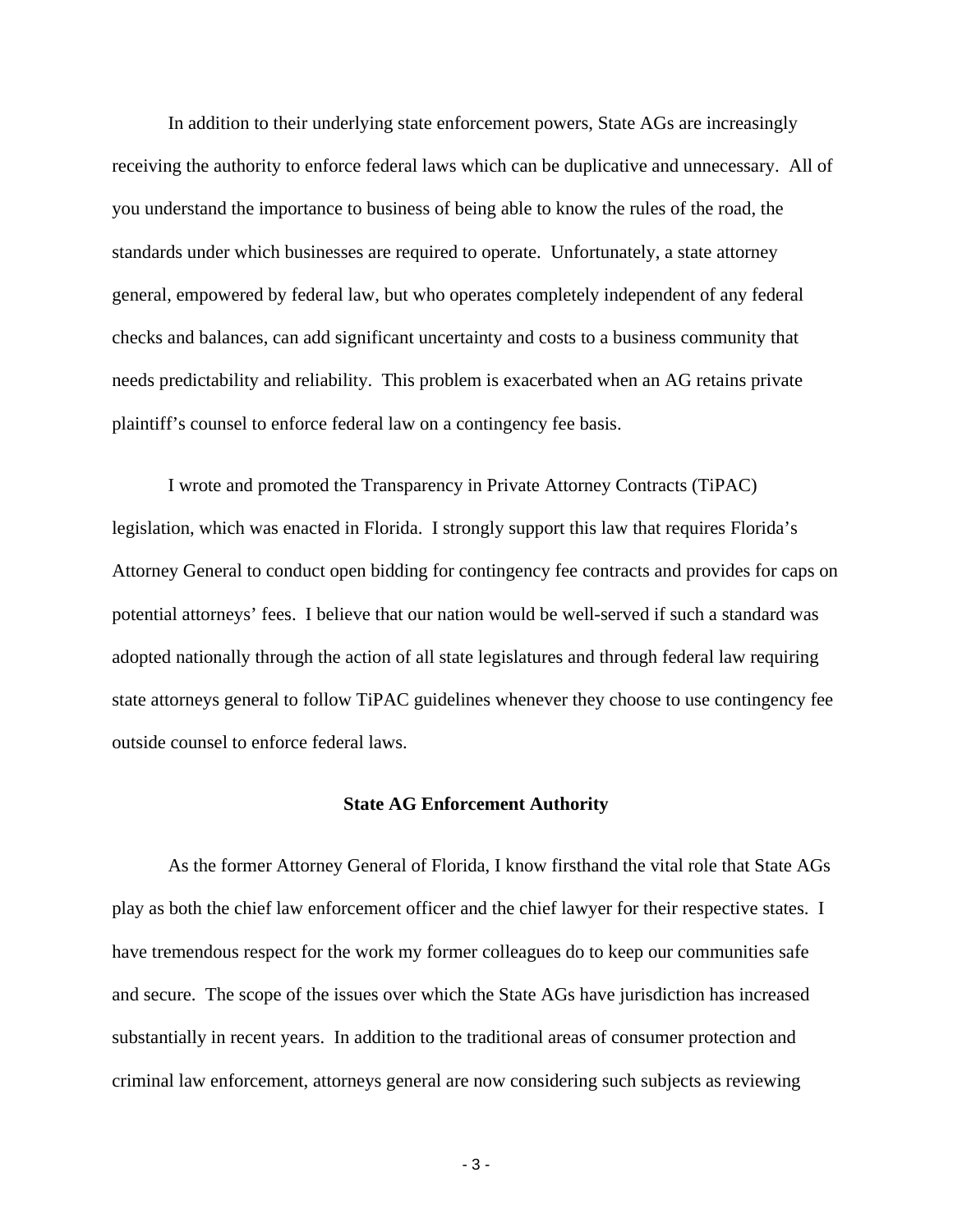corporate mergers for antitrust compliance, investigating healthcare companies for Medicaid fraud and delving into energy policy issues.

As State AG jurisdiction is expanding on the state level, Congress is increasingly deputizing State AGs to enforce federal law. For example, the Consumer Product Safety Improvement Act of 2008, the American Recovery and Reinvestment Act of 2009 (HIPPA enforcement), the Omnibus Appropriations Act of 2009 (Truth in Lending Act enforcement), and the Dodd-Frank Wall Street Reform and Consumer Protection Act of 2010 all contain language that provides State AGs with enforcement authority. These are but a few examples of the myriad federal laws that allow State AG enforcement. This trend is certainly continuing in the current  $Congress.<sup>1</sup>$ 

## **Dodd-Frank**

Earlier this month, President Obama took the unusual and controversial step of making what the White House asserts is a "recess" appointment of Richard Cordray to be the Director of the Consumer Financial Protection Bureau ("CFPB"). The issue of whether the appointment itself is constitutionally valid is a matter that I will leave for debate by other parties. What can not be disputed is that, with a new Director in place, the CFPB is now exercising its powers over nonbank financial institutions under the Dodd-Frank Act to the full extent of the law. In addition to creating a new federal consumer regulator with extremely expansive regulatory and

<sup>&</sup>lt;sup>1</sup> For example, each of the following bills introduced in the  $112<sup>th</sup>$  Congress would grant State AGs the authority to enforce additional portions of federal law: the Commercial Privacy Bill of Rights Act of 2011, S. 799, § 403; the Consumer Rental-Purchase Agreement Act of 2011, S. 881, § 1016(b); the e-KNOW Act, S. 1029, § 215(i); the Personal Data Privacy and Security Act of 2011, S. 1151, § 203(c) (related bills – S. 1408, Data Breach Notification Act, S. 1535, Personal Data Protection and Breach Accountability Act); the Location Privacy Protection Act of 2011, S. 1223, § 3; the Children's Sports Athletic Equipment Safety Act, H.R. 1127, § 5(c) (related bill S. 601); the Motor Vehicle Owners Right to Repair Act of 2011, H.R. 1449, § 5; the Consumer Rental Purchase Agreement Act, H.R. 1588, § 3 (amending Section 1016 of the Consumer Credit Protection Act); and the SAFE Data Act, H.R. 2577, § 4(c) (related bills – H.R. 1707, H.R. 1841, S. 1207).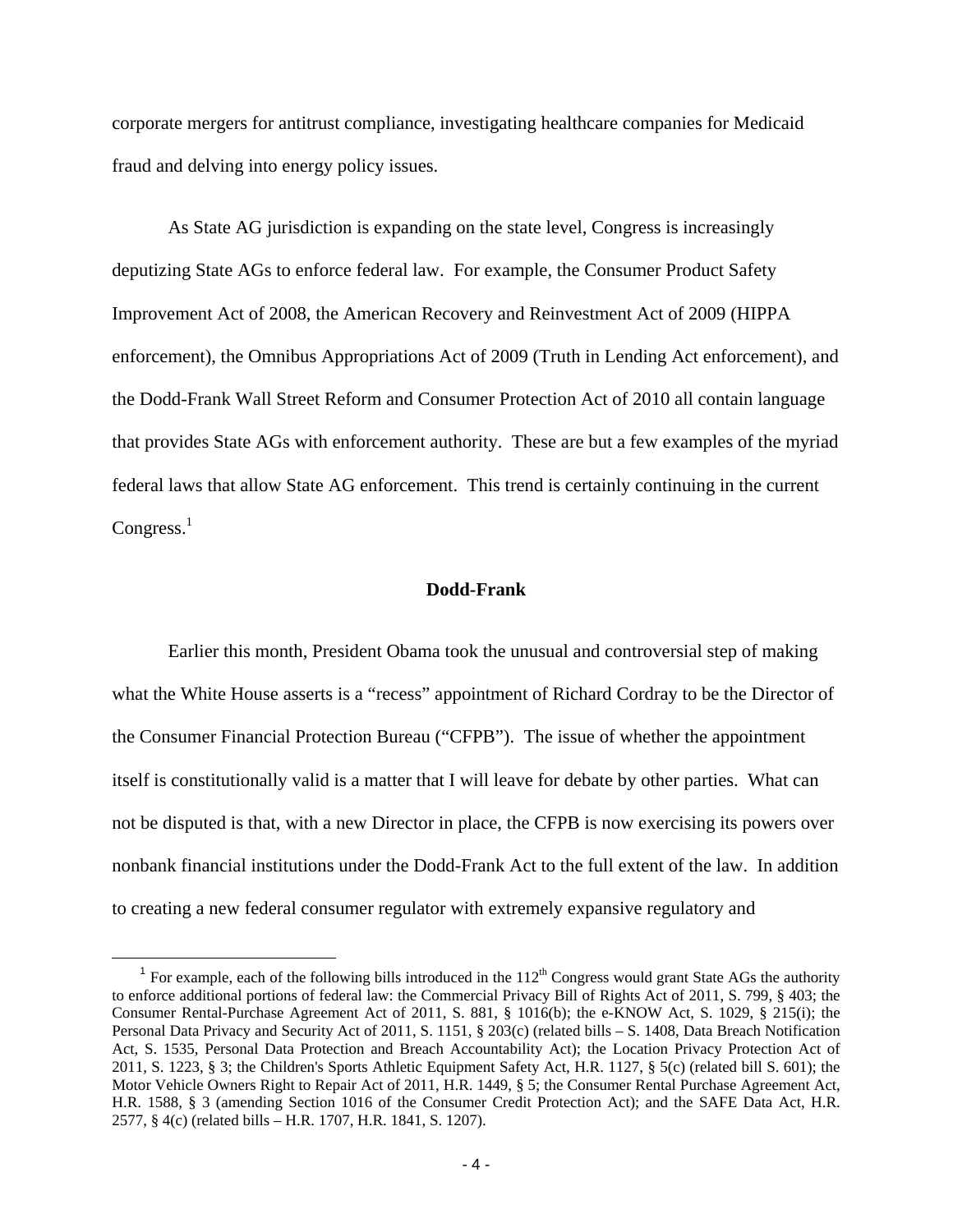enforcement powers, the Dodd-Frank Act conferred broad authority on state attorneys general to enforce the new federal standards imposed by the Act. For example, a State AG may bring a lawsuit to enforce the Dodd-Frank Act's consumer protection provisions, as well as to enforce any regulations issued by this new federal regulator pursuant to the Dodd-Frank Act (enforcement actions also may be brought by other State regulators against companies doing business in the state).

A broad range of remedies are available in these lawsuits, including damages, rescission or reformation of contracts, injunctive relief limiting the company's activities or functions, civil penalties, restitution, disgorgement of unjust enrichment, refunds or return of property, and requiring public notification of the violation. The State AG must consult with the federal regulator before bringing an enforcement action (unless there is an "emergency," in which case consultation is not required).<sup>2</sup> Furthermore, it is important to note that this is only a consultation requirement and that the CFPB does not have an explicit ability to stop a State AG's enforcement activity under the CFPB's regulations.

The power conferred on State AGs is extremely broad, especially with regard to businesses other than federally-chartered financial institutions. That is because the statute generally prohibits any business subject to the Act from engaging in "any unfair, deceptive, or abusive act or practice" and prohibits "any person" from "recklessly providing substantial assistance" to the violation of the Act by a business subject to the Act's requirements. Because the statutory terms are very broad, they give State AGs a large amount of discretion in labeling something a "violation of the Act." Similarly, while a body of FTC and state consumer protection case law has developed as to what constitutes an "unfair" or "deceptive" practice,

l

<sup>&</sup>lt;sup>2</sup> With respect to federally-chartered banks and savings associations, State AGs' authority is limited to enforcing regulations issued by the federal consumer regulator; the AGs cannot enforce provisions of the statute itself.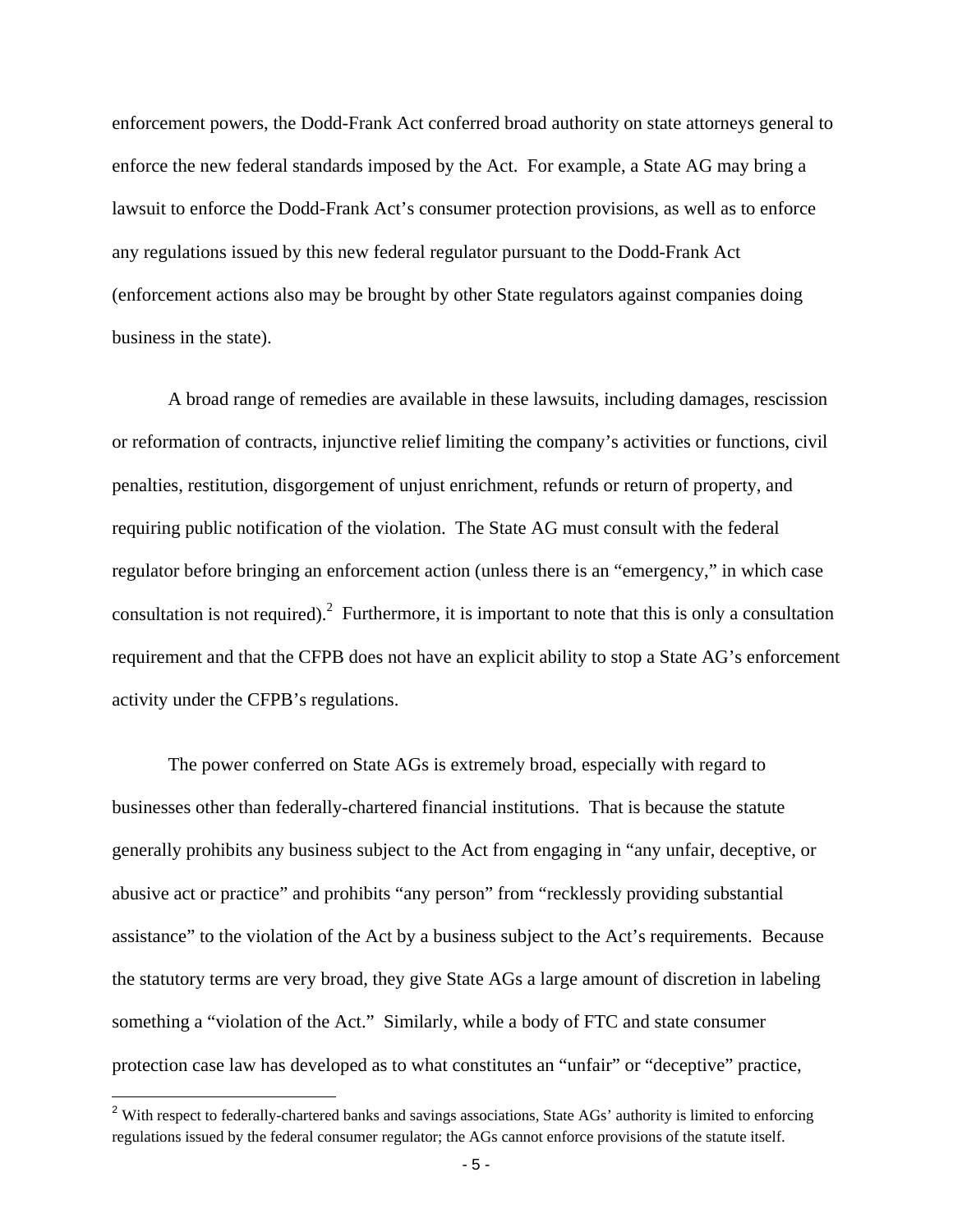there is no federal precedent upon which to draw as to what constitutes an "abusive" practice. The lack of a standard for what constitutes an "abusive" practice allows for tremendous subjectivity and creates great opportunities for mischief. No doubt it will generate much litigation and appellate review.

In addition, the coverage of the final Dodd-Frank consumer provisions is extremely broad, reaching far beyond financial services businesses to numerous "Main Street" companies that engage in an activity falling within the statute's broad definitions because it is ancillary to their principal business. For example, coverage – based on the key statutory terms "covered person" and "service provider" – is triggered by "extending credit," providing financial advisory services, issuing stored value cards, and providing data processing services to financial institutions, among other things.

As Attorney General of Florida while the Dodd -Frank legislation was pending, I joined many of my fellow State Attorneys General in urging Congress to provide states with concurrent authority to enforce federal law and leave existing state consumer powers alone. My concern was to avoid inappropriate federal limitations on legitimate state enforcement powers. But I was – and continue to be – concerned that giving broad generalized authority to the state AGs (like that contained in the final version of Dodd-Frank) creates risks of both uncertainty and abuse. While regulations adopted by the CFPB could offer definitions of "abusive" and "violation of the Act," State AGs could still adopt differing interpretations from each other and from the CFPB itself, as to what constitutes an "abusive" practice or a "violation of the Act" leaving businesses uncertain about the legal standards with which they are required to comply and burdened with the cost of litigation that is bound to proliferate until courts settle definitional issues.

- 6 -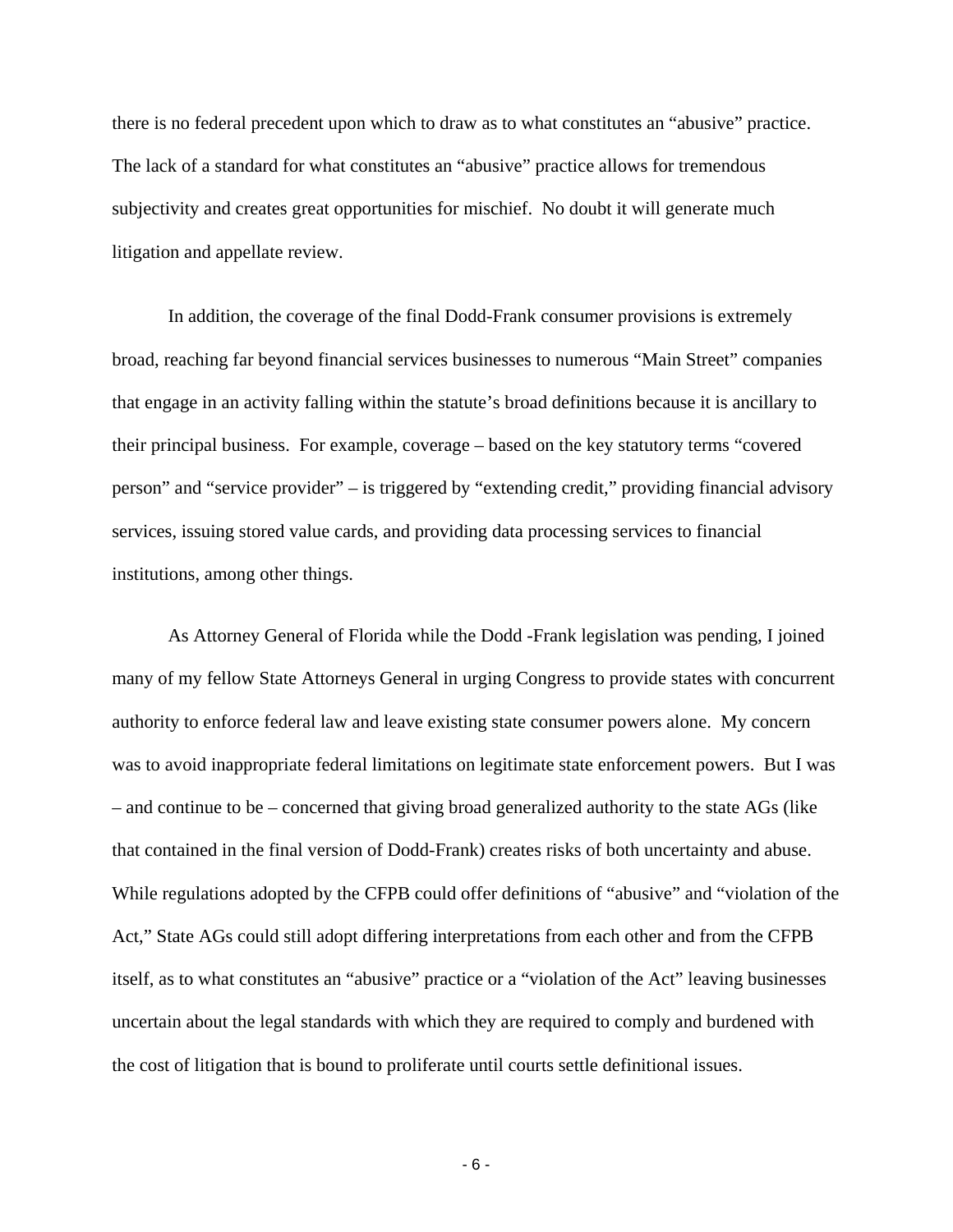Second, small business owners frequently rely upon consumer credit products – credit cards, mortgages on personal property, auto loans, etc. – to provide the capital that their businesses need. Interpretations of the Dodd-Frank Act or regulations issued thereunder that restrict the availability of these products therefore could have the effect of eliminating, or making impractical, the very credit products on which small businesses rely and thereby deprive small businesses of the credit that is essential for their survival and expansion.

### **Contingency Fee Plaintiff's Counsel**

In light of the vast powers now possessed by State AGs and the trend toward increasing those powers even more, I feel compelled to warn Congress regarding the serious potential conflict-of-interest and ethical issues raised by the AGs' use of contingency-fee based plaintiff's counsel to litigate cases. I have been a vocal advocate before state legislatures of the need for reforms to address these issues and my message is the same for Congress. As State AGs become more engaged in enforcing the federal laws, more outside attorneys will be hired on a contingency fee basis to pursue litigation on behalf of the various State AGs. As payment, these attorneys receive a significant percentage of whatever awards or settlements the State may recover on behalf of the taxpayer.

In the past, some private law firms received extremely large fees in state contingency fee cases. This is not in the best interest of public policy. Federal and state laws should be designed to direct any recoveries to taxpayers, rather than contingency fee attorneys. Congress would do well to appropriately circumscribe the ability of State AGs to enforce federal statutes or at the very least, prohibit or limit their ability to use outside contingency fee counsel when enforcing federal law.

- 7 -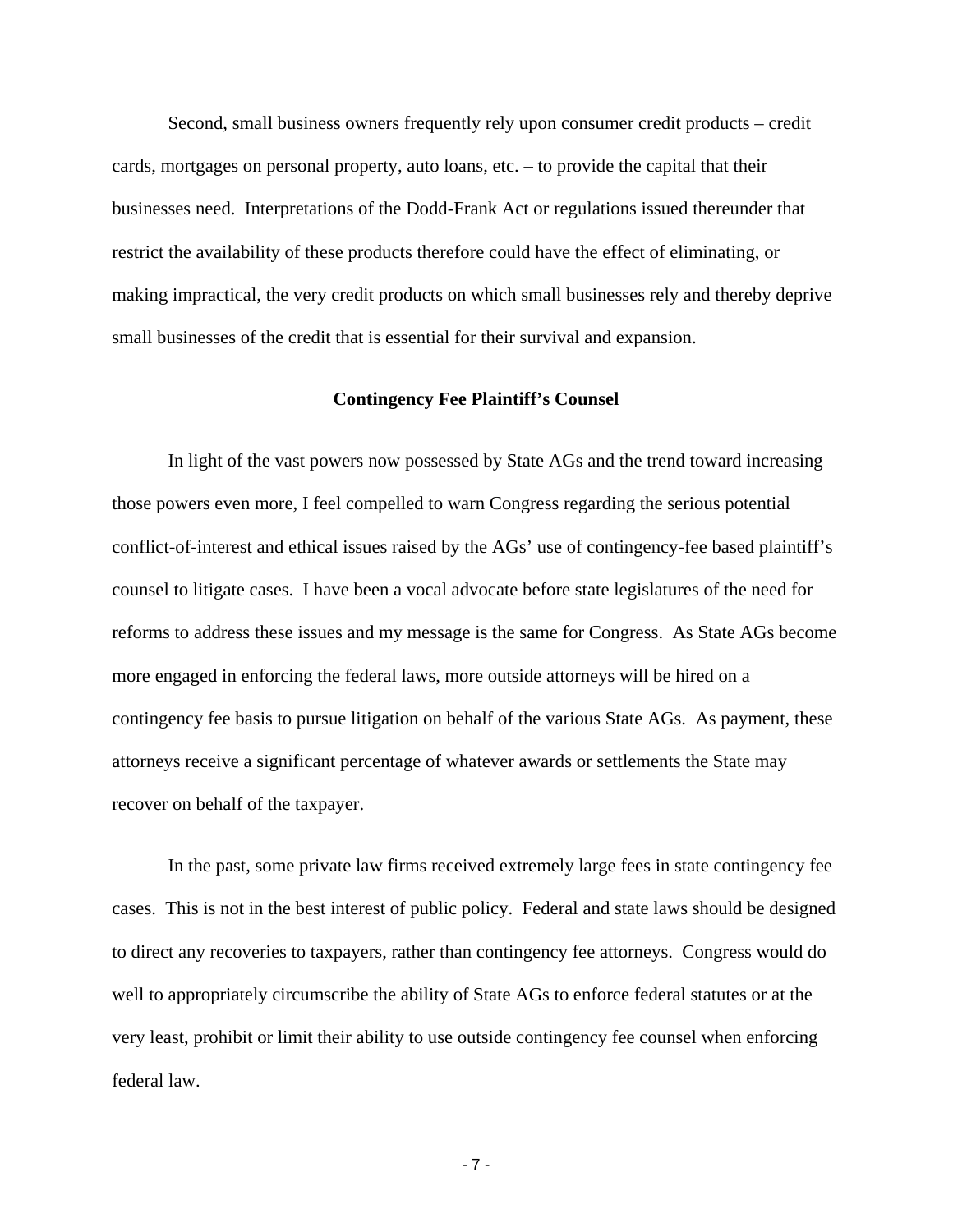Related to this point, it is also worth noting that on May 16, 2007, President Bush issued Executive Order 13433, which prohibits agency heads from engaging legal or expert witness services under a contract in which "the amount or the payment of the fee for the services is contingent in whole or in part on the outcome of the matter for which the services were obtained. This Executive Order remains in effect.<sup>3</sup> It is a curious dichotomy that, as things currently stand, federal agencies (which by definition enforce federal law) are largely prohibited from using outside contingency fee counsel but State AGs deputized to enforce the very same statutes are under no such similar prohibition.

If, however, Congress chooses the route of putting limits on the ability of State AGs to use outside contingency fee counsel under these circumstances, instead of an absolute prohibition, I suggest enactment of the principles contained in the model Transparency in Private Attorney Contracting (TiPAC) law, based in large measure on the legislation that I drafted that was enacted in Florida in 2010.

Under TiPAC, as adopted in Florida, the Florida attorney general, when deciding to engage outside counsel on a contingency fee basis, must make a written finding that the office does not have the resources to handle the matter in-house, and then must seek competitive bids from outside firms wishing to do the work. Detailed time records must be kept by firms awarded such contracts. Contingency fees are subject to tiered limits and an aggregate cap of \$50 million, exclusive of reasonable costs and expenses. All contingency-fee contracts must be posted on the

l

 $3$  That Executive Order states: "To help ensure the integrity and effective supervision of the legal and expert witness services provided to or on behalf of the United States, it is the policy of the United States that organizations or individuals that provide such services to or on behalf of the United States shall be compensated in amounts that are reasonable, not contingent upon the outcome of litigation or other proceedings, and established according to criteria set in advance of performance of the services, except when otherwise required by law." This Executive Order remains in effect and still prevents federal officials from entering into contingency contracts for legal or expert witness services. Executive Order 13433, "Protecting American Taxpayers from Payment of Contingency Fees," Federal Register Vol. 72, No. 96 (May 18, 2007).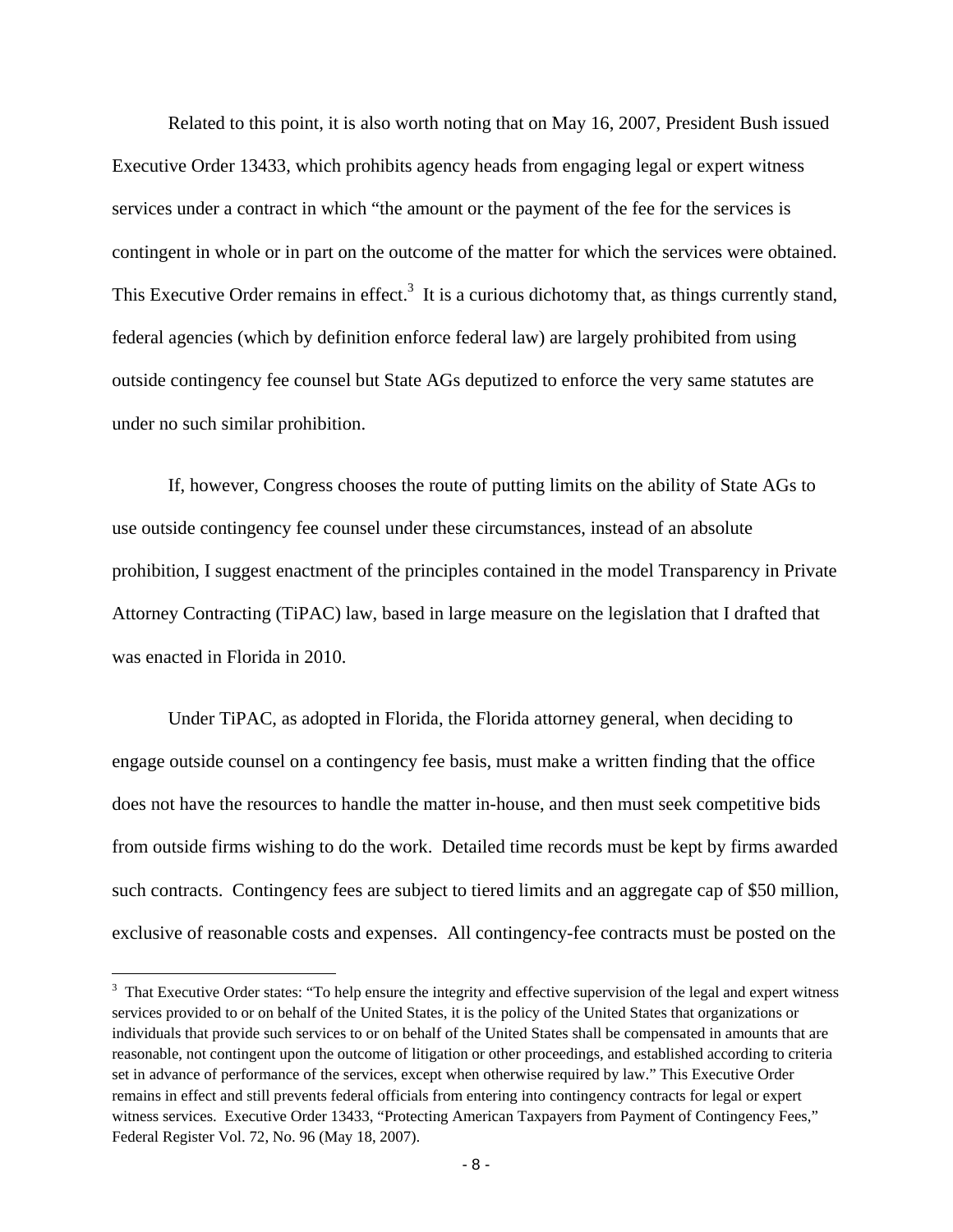website of the attorney general in a timely manner, and all fee payments must be posted within five days and remain posted for the duration of the contract. The model TiPAC legislation favored by ILR also adds provisions regarding the issue of control of the State AGs over the activity of the contingency fee counsel.

Anytime an office hires private counsel on behalf of the state, attorneys general owe it to the taxpayers to be transparent and accountable in how and why they do so. They should be able to articulate and demonstrate the value that outside counsel is providing to our states and to the taxpayers. Making sure that these outside counsel relationships receive the full sunlight of public scrutiny should be on the top of the agenda for every supporter of good government. Already, a number of state legislatures are considering TiPAC or related bills this year, and I urge Congress to follow their lead.

## **Conclusion**

As attorneys general continue to play an increasing role in protecting the public interest, they must maintain the public's confidence. I believe that minimizing the use of private plaintiff contingent fee engagements is critical to achieving this objective. At the very least, if a State AG elects to retain a private firm on a contingent fee basis, he or she should do so in a manner meets the highest standards of transparency and accountability. The principles I have described in my testimony this afternoon would help ensure that any contingent fee contracts awarded by State AGs to private plaintiff law firms to pursue litigation enforcing federal law are being used in a manner consistent with Congressional intent, and would assist Congress in providing meaningful oversight over the State AGs' exercise of such federal law enforcement authority.

Thank you again for inviting me to testify. I look forward to your questions.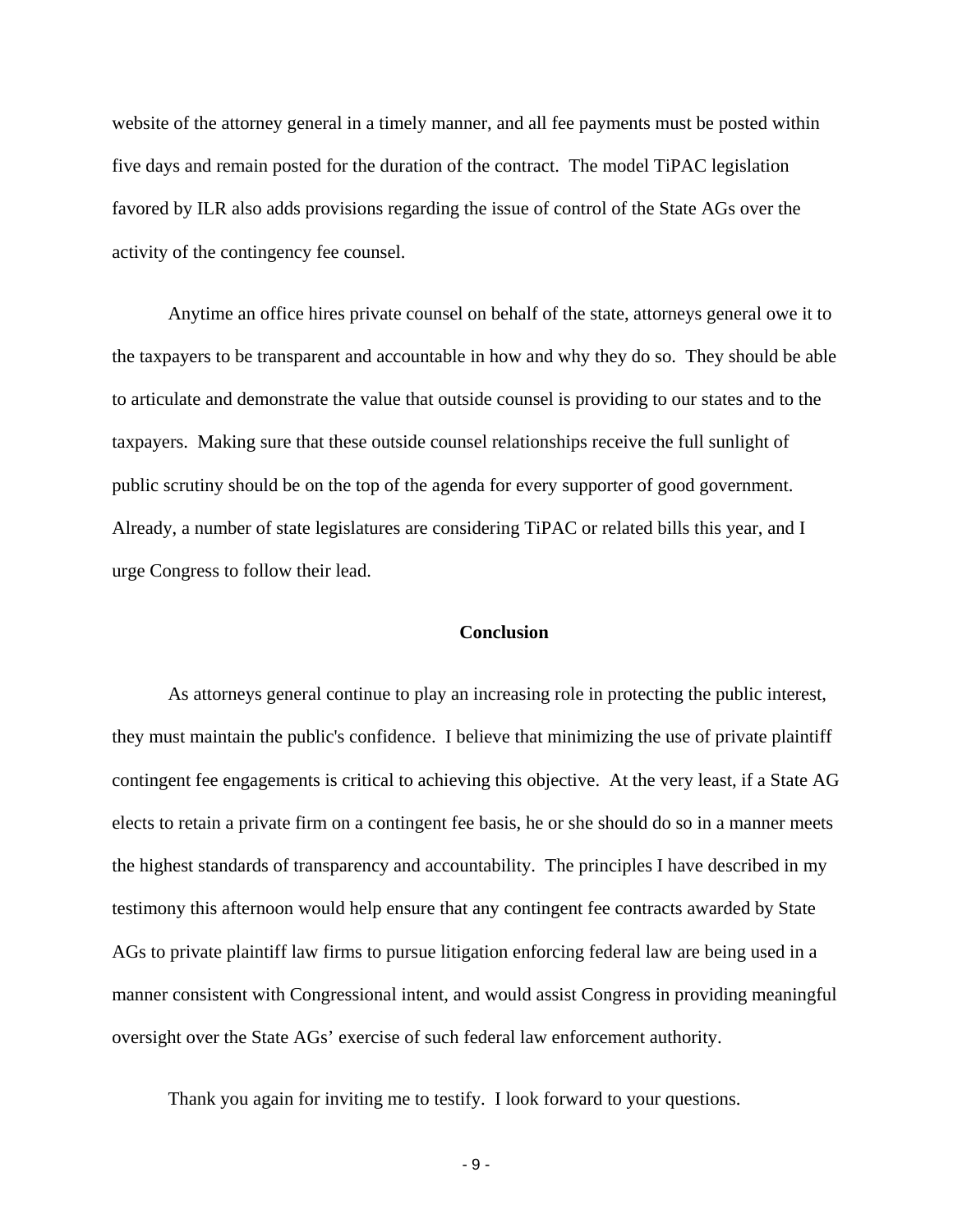# **SNR DENTON**

# **Bill McCollum**

# **Partner**

Bill McCollum is a partner in SNR Denton's Public Policy and Regulation practice. He joined the firm following his term as the 36th attorney general of the state of Florida. Bill served as attorney general from 2007 to 2011, where he addressed issues ranging from a constitutional challenge to the Affordable Care Act to consumer protection, mortgage and Medicaid fraud, and the Deepwater Horizon oil spill.

As a member of the Florida Cabinet, Bill was one of four statewide elected officials who shared executive power over the state pension fund, the Financial Services Commission (insurance, banks and securities), the Division of Bond Finance and the Department of Revenue.

A Republican, Bill also served as a member of the United States House of Representatives, representing Florida's 8th district, from 1981 to 2001,



Washington, DC D +1 202 408 9145 bill.mccollum@snrdenton.com

where he served on the Judiciary, Banking and Financial Services, and Intelligence committees. During his Congressional service, Bill held a number of leadership positions, including chairman of the Judiciary Subcommittee on Crime; chairman of the Subcommittee on Human Intelligence, Analysis and Counterintelligence; vice chairman of the Banking and Financial Services Committee; ranking member of the subcommittee overseeing the Federal Reserve; and vice chairman of the House Republican Conference for three terms. He was one of the 15 members selected to serve on the House Committee to Investigate the Iran-Contra Affair.

A native of central Florida, Bill has been active in investigating consumer fraud cases, and he spearheaded an investigation and settlement of telecommunications advertising and data use practices while serving as attorney general. In private practice, Bill advised a wide range of clients in the telecommunications, manufacturing, technology and health care sectors on a host of policy and regulatory matters, and he maintains a wide-ranging set of relationships with thought leaders at the federal and state level as a result of his public service.

Early in his career, Bill practiced with a Florida firm specializing in insurance defense and was in the Navy Judge Advocate Generals Corps. He is a retired commander in the United States Naval Reserves, where he served for 23 years. From 2001 to 2007 he was in private practice where he focused on federal government policy.

# **Organizations**

- Chairman of the board and president, Health Florida Foundation
- Board member, American Security Council Foundation
- Board member, Republican State Leadership Committee
- Member, Kiwanis Club of Orlando
- Board member, Enterprise Florida, 2009-2011
- Director, James Madison Institute, 2002-2010
- Member, Board of Governors for the State University System of Florida, 2005–2006

### **Education**

- University of Florida, 1968, J.D.
- University of Florida, 1965, B.A.; President, Florida Blue Key; Hall of Fame

# **Bar Admissions / Qualifications**

■ Florida